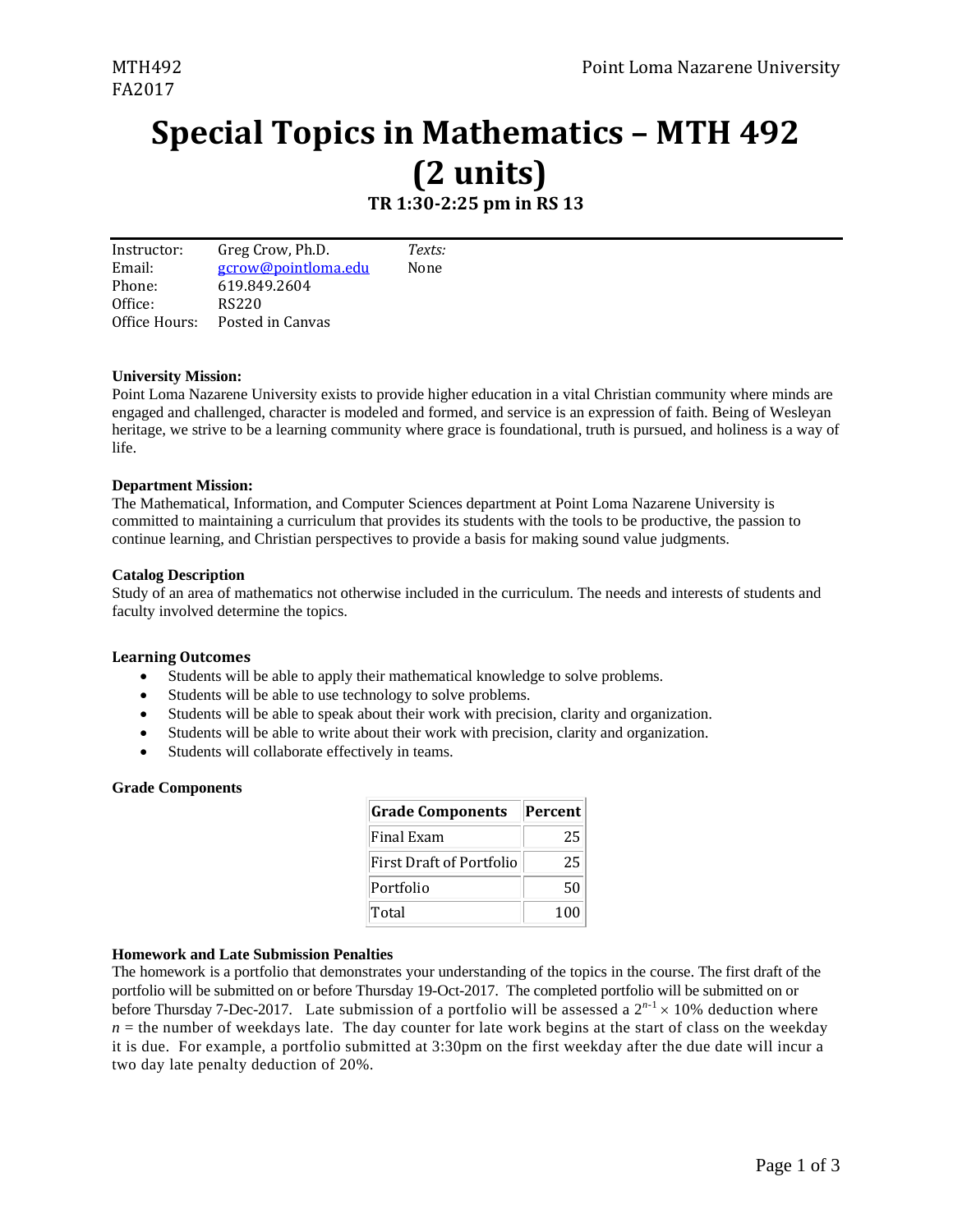# FA2017

# **Final Examination:**

There will be a comprehensive Final Examination. The Final Examination will include problems and questions over material assigned in the text, readings and handouts, as well as material presented in class. The Final Examination shall not be missed without prior consent or a well-documented emergency beyond your control. A score of zero will be assigned if the Final Examination is missed without prior consent or a welldocumented emergency beyond your control.

# **Grading Scale**

Grades are based on the number of points accumulated throughout the course with the following exception. A student must pass the Final Examination in order to pass the class. That is, a score of 60% must be achieved on the Final Examination, or else the final grade will be an F regardless of all other point totals. Approximate minimal percentages required to obtain a given grade are:

| Grading Scale in percentages | A |                                                                                |  |
|------------------------------|---|--------------------------------------------------------------------------------|--|
|                              |   | $\ $ (87.5, 90.0) $\ $ (77.5, 80.0) $\ $ (67.5, 70.0)                          |  |
|                              |   | $\mid$ [92.5, 100] $\mid$ [82.5, 87.5] $\mid$ [72.5, 77.5] $\mid$ [62.5, 67.5] |  |
|                              |   | $[90.0, 92.5]$ [80.0, 82.5] [70.0, 72.5] [60.0, 62.5]                          |  |

# Attendance:

Attendance is expected at each class session. In the event of an absence you are responsible for the material covered in class and the assignments given that day.

Regular and punctual attendance at all classes is considered essential to optimum academic achievement. If the student is absent from more than 10 percent of class meetings, the faculty member can file a written report which may result in de-enrollment. If the absences exceed 20 percent, the student may be de-enrolled without notice until the university drop date or, after that date, receive the appropriate grade for their work and participation. See http://catalog.pointloma.edu/content.php?catoid=24&navoid=1581#Class\_Attendance in the Undergraduate Academic Catalog.

If you miss  $10\%$  of the class, you will receive a warning. If you miss  $20\%$  of the class, you will be automatically de‐enrolled. 

# **Class Enrollment:**

It is the student's responsibility to maintain his/her class schedule. Should the need arise to drop this course (personal emergencies, poor performance, etc.), the student has the responsibility to follow through (provided the drop date meets the stated calendar deadline established by the university), not the instructor. Simply ceasing to attend this course or failing to follow through to arrange for a change of registration (drop/add) may easily result in a grade of F on the official transcript.

# **Academic Accommodations:**

If you have a diagnosed disability, please contact PLNU's Disability Resource Center (DRC) within the first two weeks of class to demonstrate need and to register for accommodation by phone at 619-849-2486 or by e-mail at DRC@pointloma.edu. See Disability Resource Center for additional information. For more details see the PLNU catalog: http://catalog.pointloma.edu/content.php?catoid=24&navoid=1581#Academic\_Accommodations

Students with learning disabilities who may need accommodations should discuss options with the instructor during the first two weeks of class.

# **Academic Honesty:**

Students should demonstrate academic honesty by doing original work and by giving appropriate credit to the ideas of others. Academic dishonesty is the act of presenting information, ideas, and/or concepts as one's own when in reality they are the results of another person's creativity and effort. A faculty member who believes a situation involving academic dishonesty has been detected may assign a failing grade for that assignment or examination, or, depending on the seriousness of the offense, for the course. Faculty should follow and students may appeal using the